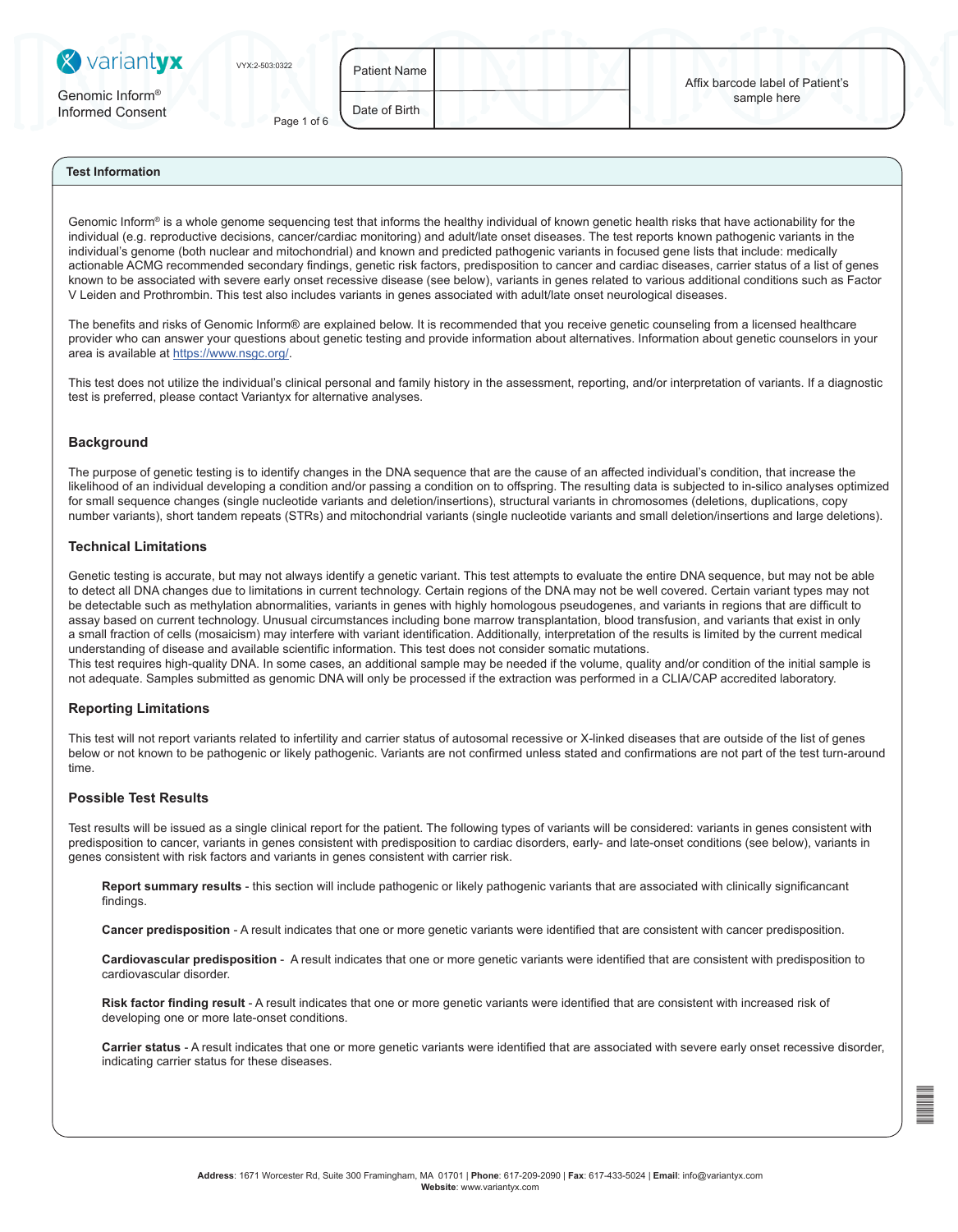| <b>X</b> variantyx                              | VYX:2-503:0322 | Patient Name  |                                       |
|-------------------------------------------------|----------------|---------------|---------------------------------------|
| Genomic Inform <sup>®</sup><br>Informad Concont |                | Date of Rirth | Affix barcode label of<br>sample here |

#### **Adult onset neurological disorders -**

Informed Consent Page 2 of 6

• Disorders due to repeat expansions: This test is limited to the following genes: *AR, ATN1, ATXN1, ATXN2, ATXN3, ATXN7, ATXN8OS, ATXN10, C9ORF72, CACNA1A, CNBP, CSTB, DMPK, FMR1, FXN, HTT, JPH3, PP2R2B, PABPN1.*

• Disorders due to other variant types like small sequence changes, copy numbers variants across the genome: This also includes *APOE* genotyping testing for the risk of developing Alzheimer disease (AD).

**Uncertain result / Variant of uncertain significance (VUS)** - Variants of uncertain significance are not reported in this test.

**Indeterminate result** - An indeterminate result indicates that there were relevant genetic variant(s) identified in the analysis, but that there is uncertainty as to whether they are true variants or artifacts. Furthermore, it is considered that a repeat test will not resolve the technical uncertainty and orthogonal confirmation is necessary to resolve the result.

**Inconclusive result** - A technically inconclusive result indicates that there was an issue with the patient sample that resulted in data that the lab cannot interpret. It is considered that a repeat test will likely resolve the technical uncertainty and therefore a repeat sample is recommended to complete the analysis.

All reportable variants in the clinical report will be categorized as pathogenic or likely pathogenic utilizing the American College of Medical Genetics and Genomics (ACMG) / Association for Molecular Pathology (AMP) guidelines as published by Richards et al 2015 (for more information see: https://www. ncbi.nlm.nih.gov/pmc/articles/PMC4544753/). Short tandem repeat variants with an expanded number of repeats will be reported as full mutation or premutation. Variants with an intermediate number of repeats will not be reported unless specifically requested. Even if this test finds DNA changes that are indicative of increased risk of developing a condition, the testing may not completely predict the severity of the condition, possible future problems, or response to treatment.

## **Single Nucleotide Variants**

Genome-wide single nucleotide variants and small deletion/insertions (<50 bp) are reported if they are pathogenic or likely pathogenic.

### **Structural Variants**

Structural variants are considered genome-wide and are reported if the structural variant is considered pathogenic/likely pathogenic.

### **Short Tandem Repeats**

This test uniquely assesses short tandem repeats in genes for a number of disorders. The genes are organized into three sets. The first set includes genes (*AFF2, DIP2B, FMR1*) that are involved in early-onset intellectual disability. The second set includes genes (*AR, ATN1, ATXN1, ATXN2, ATXN3, ATXN7, ATXN8OS, ATXN10, C9ORF72, CACNA1A, CNBP, CSTB, DMPK, FMR1, HTT, JPH3, FXN, PABPN1, PP2R2B*) that are involved in predominantly late-onset movement disorders, with or without cognitive involvement. Premutation variants which carry an increased risk of expanding to the full mutation size in offspring may also be identified.

The false negative rate for repeat expansions has not been determined for the following genes: *AFF2, ATXN10, CNBP, CSTB, DIP2B, JPH3, NOP56, NOTCH2NLC, PHOX2B, TBP.* The following genes can be assessed for normal repeat ranges only: *DIP2B, NOTCH2NLC*. Repeat counts above 45 will be reported as indeterminate.

#### **Mitochondrial Variants**

Mitochondrial variants are reported in the mitochondrial genome if they are pathogenic or likely pathogenic. Homoplasmic large deletions are reported, however duplications are not.

#### **Cancer related genes:**

vyx25030322

*ABRAXAS1; ANKRD26; APC; ATG2B; ATM; AXIN2; BAP1; BARD1; BLM; BMPR1A; BRCA1; BRCA2; BRIP1; CBL; CDC73; CDH1; CDK4; CDKN1B; CDKN1C; CDKN2A; CEBPA; CHEK2; CTNNA1; CTNNB1; DDX41; DICER1; EPCAM; ERCC4; ETV6; EXT1; EXT2; FH; FLCN; GATA2; GREM1; GSKIP; HOXB13; HRAS; KIT; MAX; MBD4; MECOM; MEN1; MET; MITF; MLH1; MSH2; MSH3; MSH6; MUTYH; NBN; NF1; NF2; NTHL1; PALB2; PAX5; PDGFRA; PHOX2B; PMS2; POLD1; POLE; POT1; PRKAR1A; PTCH1; PTEN; PTPN11; RAD51C; RAD51D; RB1; RECQL; RECQL4; RET; RPL5; RUNX1; SAMD9; SAMD9L; SDHA; SDHAF2; SDHB; SDHC; SDHD; SEC23B; SH2B3; SMAD4; SMARCA4; SMARCB1; SMARCE1; SOS1; SRP72; STK11; SUFU; TERC; TERT; TMEM127; TP53; TSC1; TSC2; VHL; WT1; WRN*

#### **Cardiovascular disorders related genes:**

*A2ML1; ABCC9; ACTA2; ACTC1; ACTN2; ACVRL1; AKAP9; ANK2; APOA5; APOB; BAG3; BMPR2; CACNA1C; CACNA2D1; CACNB2; CALM1; CALM2; CALM3; CASQ2; CAV1; CAV3; CBL; COL3A1; CRYAB; CSRP3; CTNNA3; DCHS1; DES; DMD; DOLK; DPP6; DSC2; DSG2; DSP; DTNA; EMD; ENG; EYA4; F2; F5; F9; FBN1; FHL1; FKTN; FLNC; GATA6; GATAD1; GDF2; GJA5; GLA; GPD1L; HCN4; JPH2; JUP; KCNA5; KCND3; KCNE1;*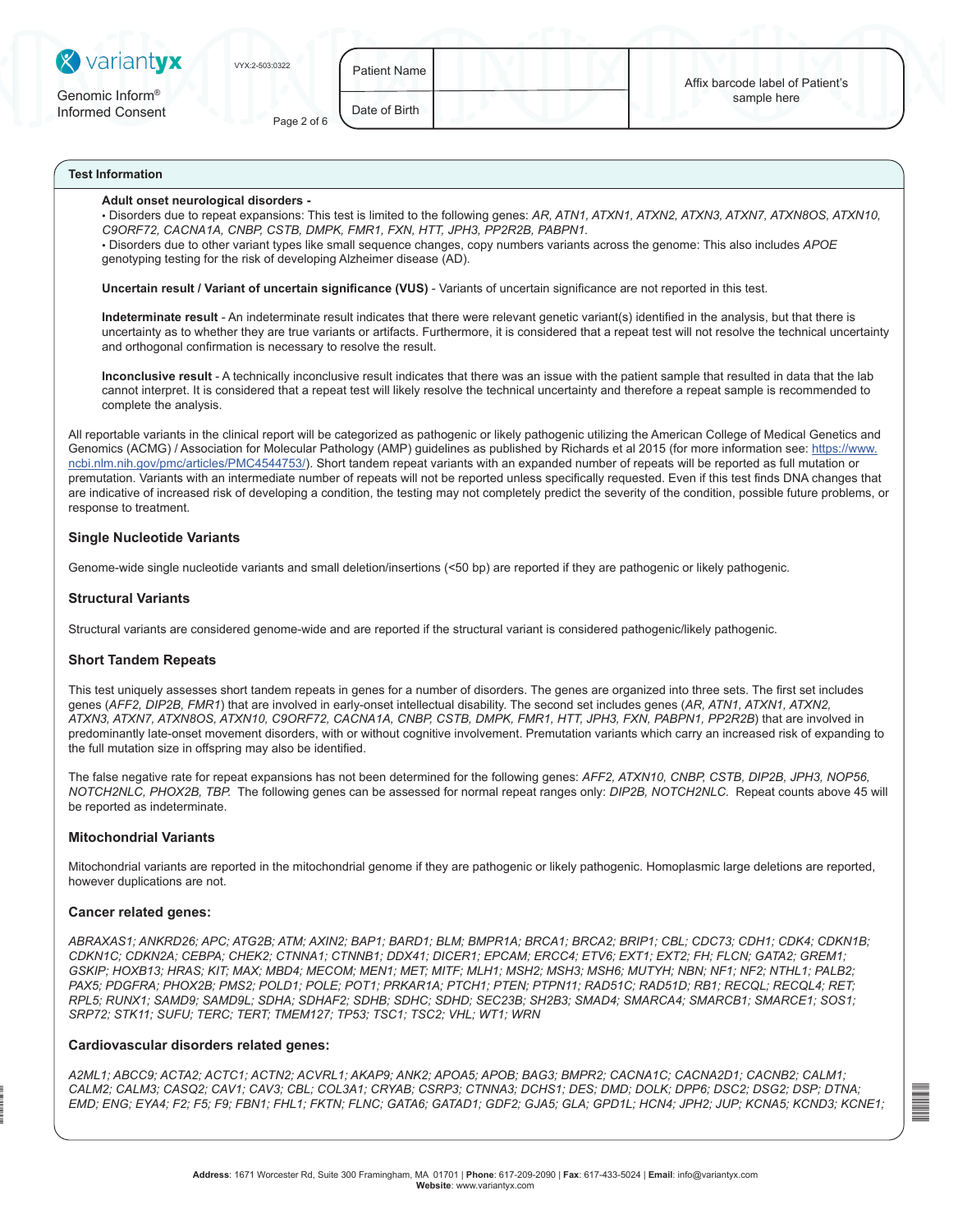| <b>X</b> variantyx                              | VYX:2-503:0322 | <b>Patient Name</b> |                                                 |  |
|-------------------------------------------------|----------------|---------------------|-------------------------------------------------|--|
| Genomic Inform <sup>®</sup><br>Informed Consent | Page 3 of 6    | Date of Birth       | Affix barcode label of Patient's<br>sample here |  |

*KCNE2; KCNE3; KCNH2; KCNJ2; KCNJ5; KCNK3; KCNQ1; LAMA4; LAMP2; LDB3; LDLR; LDLRAP1; LMNA; MIB1; MYBPC3; MYH11; MYH6; MYH7; MYL2; MYL3; MYLK; MYLK2; MYOZ2; MYPN; NEXN; NKX2-5; NPPA; PCSK9; PKP2; PLN; PRDM16; PRKAG2; PRKG1; PROC; PROS1; RBM20; RYR2; SCN10A; SCN1B; SCN2B; SCN3B; SCN4B; SCN5A; SERPINC1; SGCD; SMAD3; SMAD4; SMAD9; SNTA1; SYNE1; TAZ; TBX1; TCAP; TGFB2; TGFB3; TGFBR1; TGFBR2; TMEM43; TNNC1; TNNI3; TNNT2; TPM1; TRDN; TRPM4; TTN; TTR; TXNRD2; VCL* 

## **Carrier status list of genes:**

*AAAS; ABCA12; ABCB11; ABCC6; ABCC8; ABCD1; ACAD8; ACAD9; ACADM; ACADS; ACADSB; ACADVL; ACAT1; ACOX1; ACSF3; ADA; ADA2; ADAMTS13; ADAMTS2; ADAR; ADGRG1; AFF2; AGA; AGL; AGPS; AGXT; AHCY; AHI1; AIRE; ALDH3A2; ALDH5A1; ALDH7A1; ALDOB; ALG6; ALMS1; ALPL; ALS2; ALX4; AMN; AMPD2; AMT; ANO5; ANOS1; AP1S1; AP3B1; AQP2; AR; ARG1; ARL13B; ARMC9; ARSA; ARSB; ARSL; ASAH1; ASL; ASNS; ASPA; ASPM; ASS1; ATM; ATP13A2; ATP6V0A2; ATP6V1B1; ATP7A; ATP7B; ATP8B1; ATR; ATRX; B3GALNT2; B4GAT1; B9D1; BBS1; BBS10; BBS12; BBS2; BBS4; BBS7; BBS9; BCKDHA; BCKDHB; BCS1L; BLM; BMP1; BSND; BTD; BTK; CANT1; CAPN3; CBS; CC2D2A; CCN6; CDH23; CEP104; CEP120; CEP290; CEP41; CERKL; CFTR; CHAT; CHM; CHRNA1; CHRND; CHRNE; CHRNG; CHST3; CIITA; CIT; CLCN5; CLN3; CLN5; CLN6; CLN8; CLRN1; CNGA3; CNGB3; CNTNAP1; CNTNAP2; COL17A1; COL1A2; COL27A1; COL4A3; COL4A4; COL4A5; COL6A1; COL6A2; COL6A3; COL7A1; COLQ; COX10; CPLANE1; CPS1; CPT1A; CPT2; CRB1; CRPPA; CRTAP; CSPP1; CTNS; CTSD; CTSK; CUL4B; CYBA; CYBB; CYP11B1; CYP11B2; CYP17A1; CYP19A1; CYP1B1; CYP27A1; CYP27B1; DAG1; DBT; DCLRE1C; DHCR7; DHDDS; DHH; DKC1; DLD; DLG3; DLL3; DMD; DMPK; DMXL2; DNAH5; DNAI1; DNAI2; DOK7; DPYD; DUOX2; DYM; DYNC2H1; DYNC2I2; DYSF; EBP; ECEL1; EDA; EDAR; EDN3; EDNRB; EGR2; EIF2AK3; EIF2B5; ELP1; EMD; EPM2A; ERCC2; ERCC3; ERCC4; ERCC5; ERCC6; ERCC8; ESCO2; ETFA; ETFB; ETFDH; ETHE1; EVC; EVC2; EXOSC3; EYS; F11; F2; F5; F8; F9; FAH; FAM161A; FANCA; FANCB; FANCC; FANCD2; FANCG; FGD1; FGD4; FH; FIG4; FKBP10; FKRP; FKTN; FMR1; FOXP3; FOXRED1; FXN; G6PC1; G6PD; GAA; GALC; GALE; GALK1; GALNS; GALNT3; GALT; GAMT; GBA; GBE1; GCDH; GCH1; GDAP1; GDF5; GFM1; GFPT1; GH1; GJA1; GJB1; GJB2; GJB3; GJB6; GK; GLA; GLB1; GLDC; GLE1; GMPPB; GNAT2; GNE; GNPAT; GNPTAB; GNPTG; GNS; GORAB; GP1BA; GP9; GPC3; GRHPR; GRIA3; GRIP1; GUCY2D; GUSB; HADH; HADHA; HADHB; HAX1; HBB; HCFC1; HEPACAM; HESX1; HEXA; HEXB; HGD; HGSNAT; HJV; HK1; HLCS; HMGCL; HOGA1; HPD; HPRT1; HPS1; HPS3; HPS4; HPS5; HPS6; HSD17B3; HSD17B4; HSD3B2; HSPG2; HYLS1; IDS; IDUA; IFT172; IGF1R; IGHMBP2; IL1RAPL1; IL2RG; INPP5E; INPPL1; INSR; INVS; ITGA7; ITGB3; ITGB4; IVD; JAK3; KATNB1; KCNJ1; KCNJ11; KCNQ1; KCTD7; KDM5C; KIAA0586; KIF7; KLHL40; L1CAM; LAMA2; LAMA3; LAMB1; LAMB3; LAMC2; LARGE1; LCA5; LDLR; LDLRAP1; LGI4; LHCGR; LHX3; LIFR; LIPA; LMBRD1; LMNA; LMOD3; LOXHD1; LPL; LRPPRC; LSS; LYRM7; LYST; MAN2B1; MAOA; MAT1A; MCCC1; MCCC2; MCOLN1; MECP2; MED12; MED17; MEFV; MESP2; MFN2; MFSD8; MID1; MKKS; MKS1; MLC1; MLYCD; MMAA; MMAB; MMACHC; MMADHC; MMUT; MOCS1; MPI; MPL; MPV17; MPZ; MRE11; MTFMT; MTHFR; MTM1; MTR; MTRR; MTTP; MUSK; MVK; MYO15A; MYO7A; NAGLU; NAGS; NBN; NCF1; NDE1; NDRG1; NDUFA10; NDUFAF1; NDUFAF2; NDUFAF3; NDUFAF5; NDUFAF6; NDUFS1; NDUFS2; NDUFS4; NDUFS6; NDUFS7; NDUFS8; NDUFV1; NDUFV2; NEB; NEK1; NEU1; NHLRC1; NPC1; NPC2; NPHP1; NPHP3; NPHP4; NPHS1; NPHS2; NR0B1; NR2E3; NRXN1; NTRK1; OAT; OCA2; OCRL; OFD1; OPA3; OPHN1; OTC; P3H1; PAH; PANK2; PAX3; PC; PCBD1; PCCA; PCCB; PCDH15; PDE6C; PDHA1; PDHB; PEPD; PEX1; PEX10; PEX12; PEX13; PEX16; PEX2; PEX26; PEX3; PEX5; PEX6; PEX7; PFKM; PHF6; PHGDH; PIGN; PKHD1; PKLR; PLA2G6; PLEC; PLEKHG5; PLOD1; PLOD2; PLP1; PMM2; PMP22; PNPO; POLG; POLR1C; POLR1D; POMGNT1; POMGNT2; POMT1; POMT2; POP1; POR; POU1F1; PPIB; PPT1; PQBP1; PREPL; PROP1; PRPS1; PRX; PSAP; PSAT1; PTS; PUS1; PYGM; QDPR; RAB23; RAG1; RAG2; RAPSN; RARS2; RBM10; RDH12; RIPK4; RMRP; RNASEH2A; RNASEH2B; RNASEH2C; ROR2; RP2; RPE65; RPGRIP1L; RPL10; RPS6KA3; RS1; RTEL1; RXYLT1; RYR1; SACS; SAMHD1; SBDS; SBF2; SCN5A; SCNN1A; SCNN1B; SCNN1G; SDHA; SDHAF1; SELENON; SEPSECS; SERAC1; SERPINA1; SGCA; SGCB; SGCG; SGSH; SH2D1A; SH3TC2; SIL1; SIX6; SLC12A1; SLC12A3; SLC12A6; SLC16A2; SLC17A5; SLC19A2; SLC19A3; SLC22A5; SLC25A12; SLC25A13; SLC25A15; SLC25A20; SLC25A4; SLC26A2; SLC26A3; SLC26A4; SLC2A1; SLC35A3; SLC35D1; SLC37A4; SLC39A4; SLC3A1; SLC45A2; SLC4A11; SLC5A5; SLC6A8; SLC7A7; SLC7A9; SLC9A6; SMARCAL1; SMN1; SMPD1; SMS; SOST; SRD5A2; ST3GAL5; STAR; STS; SUCLA2; SUFU; SUMF1; SUOX; SURF1; TAT; TAZ; TBCE; TCAP; TCIRG1; TCN2; TCTN1; TCTN2; TCTN3; TECPR2; TERT; TG; TGM1; TH; TIMM8A; TMEM138; TMEM216; TMEM231; TMEM237; TMEM67; TMEM70; TNNI3; TNNT1; TNXB; TP53; TPM3; TPO; TPP1; TREX1; TRIM32; TRIM37; TRIP11; TRMU; TSEN54; TSFM; TSHB; TSHR; TTC19; TTC21B; TTC37; TTC8; TTN; TTPA; TYMP; TYR; TYRP1; UBR1; UGT1A1; UNC13D; UPF3B; UROS; USH1C; USH1G; USH2A; VAPB; VHL; VLDLR; VPS13A; VPS13B; VRK1; VSX2; VWF; WAS; WDR35; WDR62; WNT10A; WNT7A; WRN; XIAP; XPA; XPC; ZDHHC9; ZFYVE26; ZIC3; ZMPSTE24* 

#### **Limitations for the above lists of genes:**

The following genes are not fully covered: *GREM1, WT1, CACNA2D1, DCHS1, F9 , KCNE1 , MYH6, KCNE1L, AFF2, ATRX ,CBS, CLCN5, CLN8, GP1BA, MLYCD, NEB, RIPK4, SLC6A8, TNXB.* Therefore there may be variants in certain regions of these genes that are not identified with this test.

The following genes have regions that are not unique: *ABCC9, DUOX2, GK , MYH7, SDHA, ABCC6, TMEM231, TTN, VWF, GBA, OPHN1, PMS2, SMN1*. Therefore there may be variants in these genes that cannot be assigned to the correct location and limit the interpretation.

## **Patient Confidentiality**

To maintain confidentiality, test results will only be released to the ordering healthcare provider or ordering laboratory, and upon your request, to additional healthcare provider(s) indicated on this test requisition form. Test results will only be disclosed to others by your written consent and/or if demanded by a court of competent jurisdiction. It is your responsibility to consider the possible impact of test results on insurance rates, the ability to obtain disability, life or long-term care insurance and employment. The Genetic Information Non-discrimination Act (GINA), enacted by the US Federal Government, provides some protection against discrimination by health insurance companies and employers based on genetic test results, but does not cover life, disability, or long-term care insurance. Information about GINA is available at https://www.genome.gov/10002328.

vyx25030322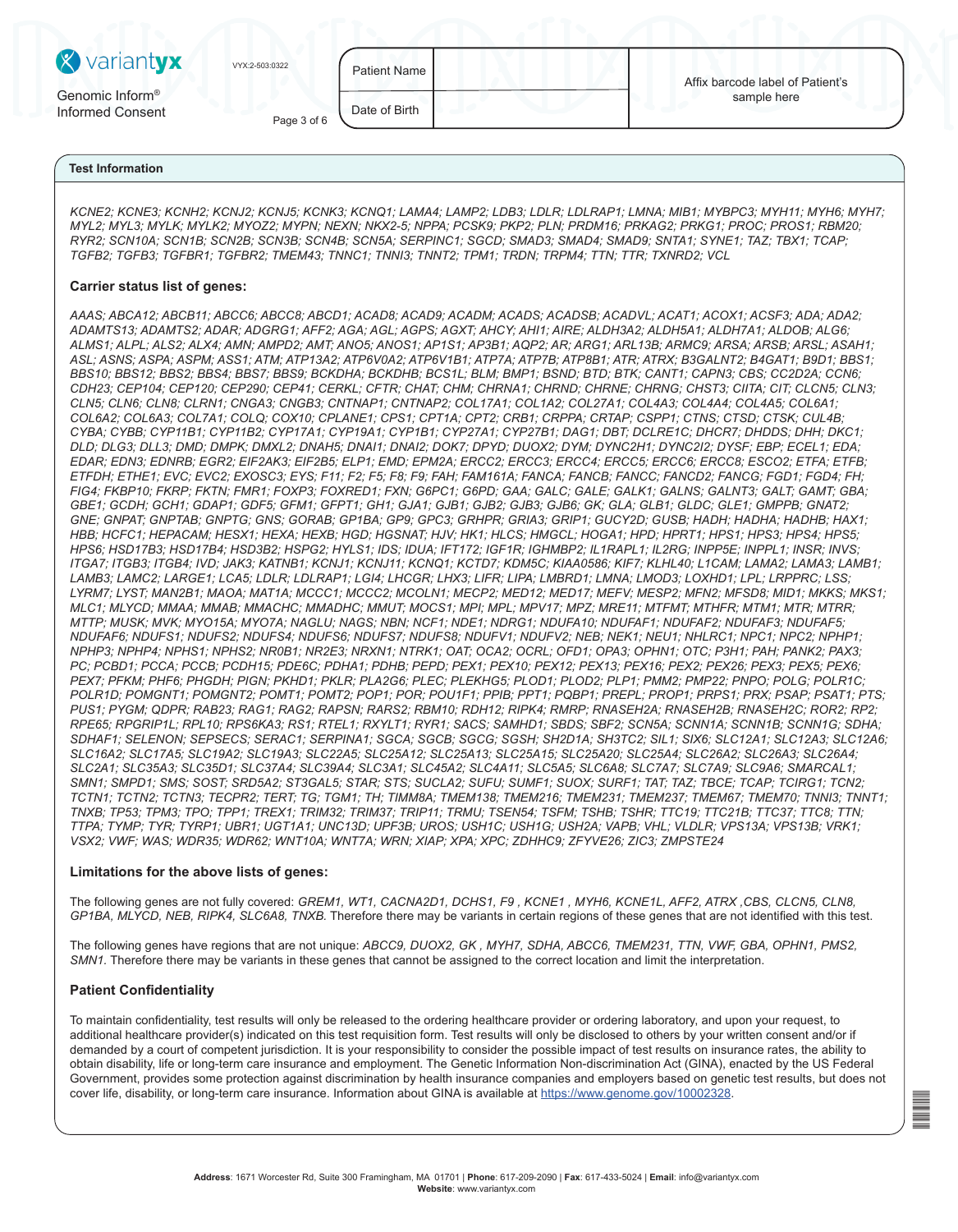| <b>X</b> variantyx                              | VYX:2-503:0322 | <b>Patient Name</b> | Affix barcode label of Patient's |
|-------------------------------------------------|----------------|---------------------|----------------------------------|
| Genomic Inform <sup>®</sup><br>Informed Consent | Page 4 of 6    | Date of Birth       | sample here                      |

Anonymized information obtained from the test may be included in variant and allele frequency databases used to help healthcare providers and scientists understand human disease, as well as in scientific publications. Names and personal identifying information will not be revealed. Separate from the above, if there are opportunities to participate in research relevant to your condition, and you have consented for recontact, Variantyx may contact you or your healthcare provider for research purposes.

# **Turnaround Time**

The turnaround time (TAT) of this test can be found on the Variantyx website, which begins at the time of sample receipt. Please note that the following scenarios will likely result in extension of the turnaround time (1) when the DNA sample fails QC and is determined to be insufficient for testing, requiring collection of a new sample; (2) when the test is sent for orthogonal confirmation

at an external laboratory. In the second scenario, the turnaround time can be expected to be extended by the turn around time of the external laboratory plus 1 week.

## **Sample Retention**

DNA extracted from submitted samples may be stored for at least 3 months following completion of testing and may be discarded thereafter. After completion of testing, anonymized DNA may be used for test development and improvement, internal validation, quality assurance and training purposes before being discarded. The raw data files containing the DNA sequences (BAM files) can be transferred to the tested individuals at no additional charge, upon request, for a minimum of two years.

New York state residents: No other test shall be performed on this sample except the test ordered by the clinician, unless waived by the patient or authorized individual. In addition, the patient's biological sample will be destroyed within 60 days or upon the completion of testing, unless waived by the patient or authorized individual. Orthogonal confirmation of results at a reference lab cannot be performed unless the patient or authorized individual provides permission to do so.

## **Before making the decision to consent to testing, there are some things to consider:**

•Individuals without symptoms may find this information beneficial to know for family or life planning decisions.

•However you may have negative feelings upon learning of your risk to develop these conditions, such as severe depression and anxiety.

•In some cases, test results could impact your ability to obtain or retain life insurance and/or employment.

•If you have any concerns about this test we recommend discussing this with your healthcare provider.

•You may get the following results:

○ Pathogenic/likely pathogenic finding: A genetic change was found and individuals are likely to show symptoms of a specific condition within their natural lifespan.

○ Intermediate (gray zone) finding: A genetic change was found. An individual with an intermediate result may or may not show symptoms in their natural life. There is a higher risk to have a child with the condition.

○ Carrier status: A genetic change was found in an individual. That individual is not likely show symptoms of the condition in their natural lifespan, but is at a higher risk to have a child with the condition.

○ No pathogenic/likely pathogenic findings: You are not found to be at risk for the conditions that were tested. A negative result does not mean there is no risk to develop these or other neurological genetic conditions in the future. There may be other conditions that were not identified by the test.

## **Examples of possible findings you can learn more about:**

1.) Adult-onset neurological disorders: These are conditions that affect your nervous system later in adulthood (40s-60s or sometimes later). Each condition may present differently. All of these conditions are progressive, meaning they worsen over time and shorten one's life. Symptoms of these conditions may vary. Some have muscle weakness and may lose their ability to walk or perform daily activities without assistance. Some conditions can impact the way you move different parts of your body, including your eyes or ability to swallow your food. Someone's personality or ability to think clearly can also be altered. Currently, there are no cures and there may be limited treatment or prevention options for these conditions. Some of these conditions include amyotrophic lateral sclerosis (ALS or Lou Gerhig's disease), ataxias, dementias, and/or muscular dystrophies.

2.) Huntington Disease (HD) and Huntington disease-like 2 (HDL2): HD and HDL2 are also progressive diseases that affect one's nervous system typically later in adulthood (30s-50s or sometimes later), although childhood onset can happen in rare cases. Symptoms of HD and HDL2 include uncontrolled bodily movements, which can make it difficult to walk, speak, swallow, or perform daily activities without assistance. Those with HD and HDL2 also have difficulty with memory, focusing on tasks, and organization. Mood is also impacted, as affected individuals may become irritable, sad, or lack emotional connection all together. Currently, there are no cures and there may be limited treatment or prevention options for these conditions.

Alzheimer disease risk *(APOE*): Alzheimer disease is a progressive condition that affects a person's ability to remember new or old information, organize tasks and ideas, and identify people and/or places around them. Symptoms tend to present after the age of 65. Currently, there is no cure for Alzheimer disease. *APOE* is a gene (or genetic information) that comes in three different forms:

a.) *APOE* (e2): may protect a person from developing Alzheimer disease

b.) *APOE* (e3): doesn't appear to impact one's risk of developing Alzheimer disease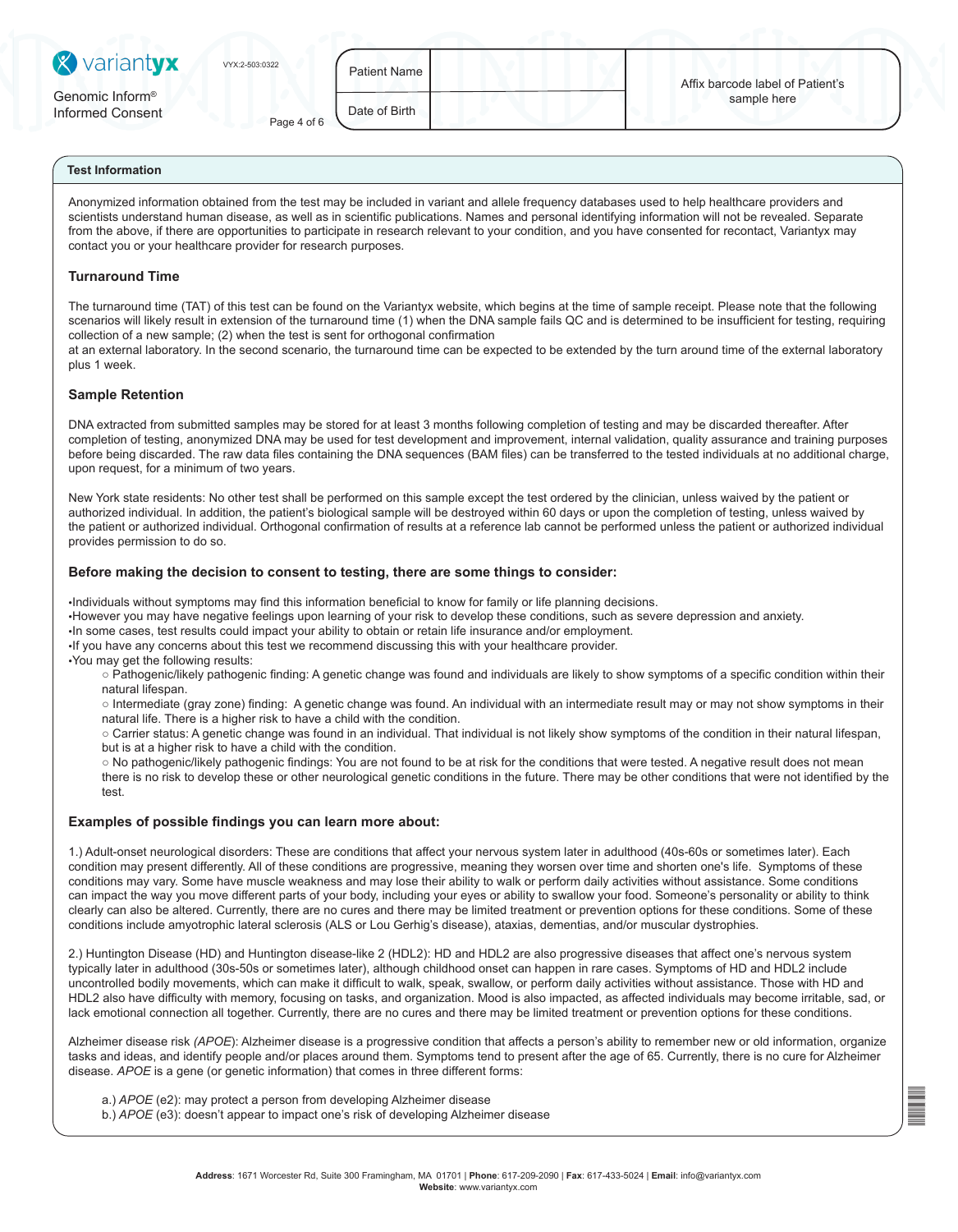| <b>X</b> variantyx                              | VYX:2-503:0322 | <b>Patient Name</b> | Affix barcode label of Patient's |
|-------------------------------------------------|----------------|---------------------|----------------------------------|
| Genomic Inform <sup>®</sup><br>Informed Consent | Page 5 of 6    | Date of Birth       | sample here                      |

c.) *APOE* (e4): may increase one's risk to develop Alzheimer disease

It is important to note that there are many people who have an e4 gene that do not develop Alzheimer disease. Alternatively, there are many people who develop Alzheimer disease without the e4 gene.

In summary, you have the option to learn of your risk to develop certain life-limiting conditions, for which there are no cures and limited treatments. For some this knowledge may help in making future planning decisions (family planning, household accommodations, career/education planning) and for others knowing this information may cause severe depression and/or anxiety. This is a deeply personal decision and it is strongly recommended that all implications, both positive and negative, be considered with your care team before ordering this test.